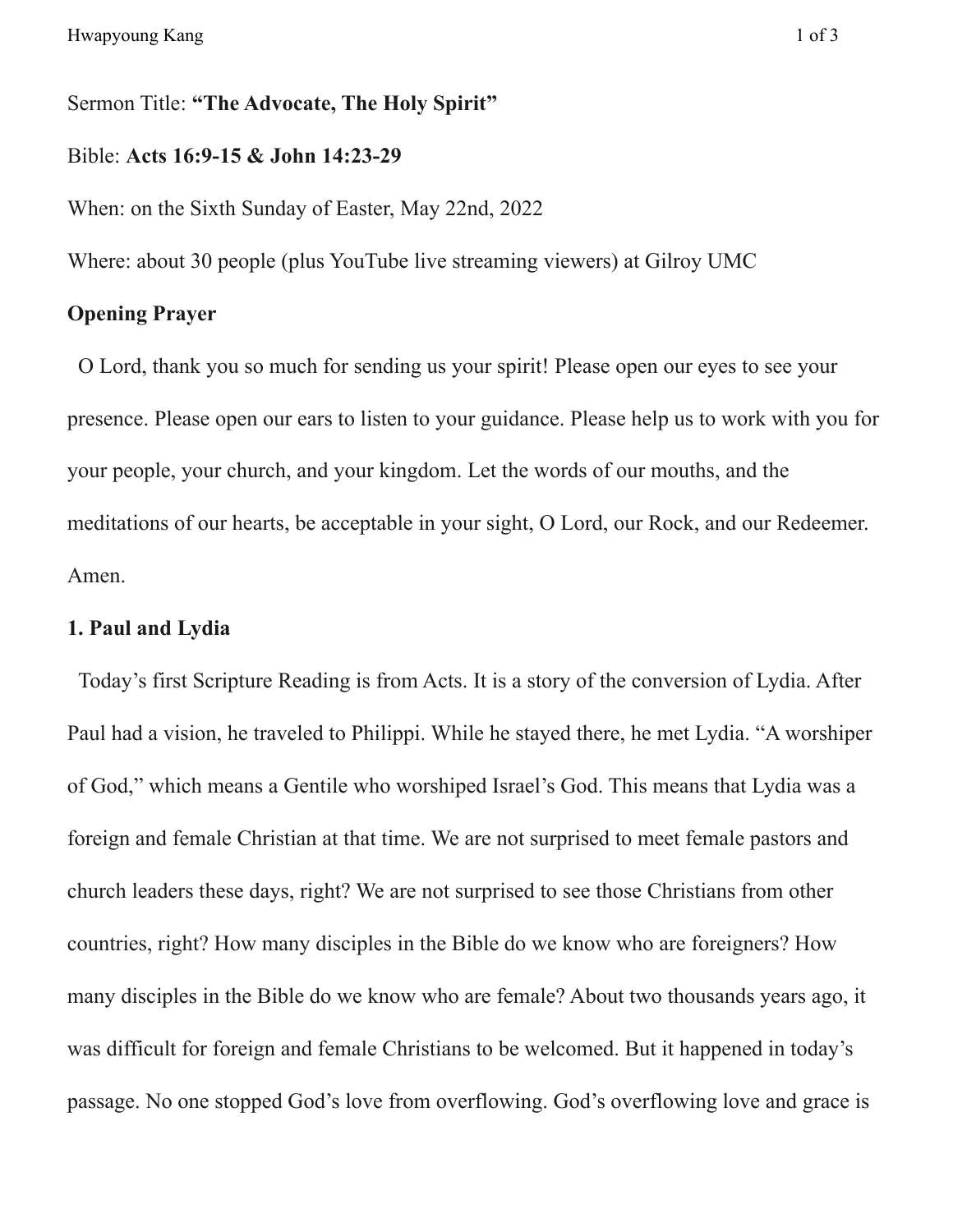still here, right?

How were Paul and Lydia able to meet each other? How many reasons could we name? That's because Paul followed the vision. That's because Lydia was at the place of prayer with other women. Is it enough to explain how they met? How about us? How do we happen to meet each other? How many reasons could we name? Maybe, we can find one hundred or one thousand reasons. Is it enough? Is there any place for the unknown, or mystery? So, I would like to add one more thing. It's because the Holy Spirit works through Lydia, Paul, and us.

## **2. The Advocate, The Holy Spirit**

In the second Scripture Reading, Jesus talked about the Advocate, the Holy Spirit. As God sent us Jesus Christ, God sent us the Holy Spirit. While Jesus was on earth, Jesus was both God and a human being. Because Jesus was a human being, only some people would have the opportunity to meet Jesus in person. But God sent us the Holy Spirit. In the Old Testament, the Spirit of God fell on some specific people, like judges or prophets. But this time, God sent the Holy Spirit to all of us. Thanks to the Holy Spirit, we can believe in Jesus Christ, we can know God, and we can meet each other. There are many reasons why we are here today. But I would like to say that the Holy Spirit guides you and me to this place and this time.

#### **3. The Work of the Holy Spirit**

Do you remember the first time when you came to this church? Like in the story of Paul and